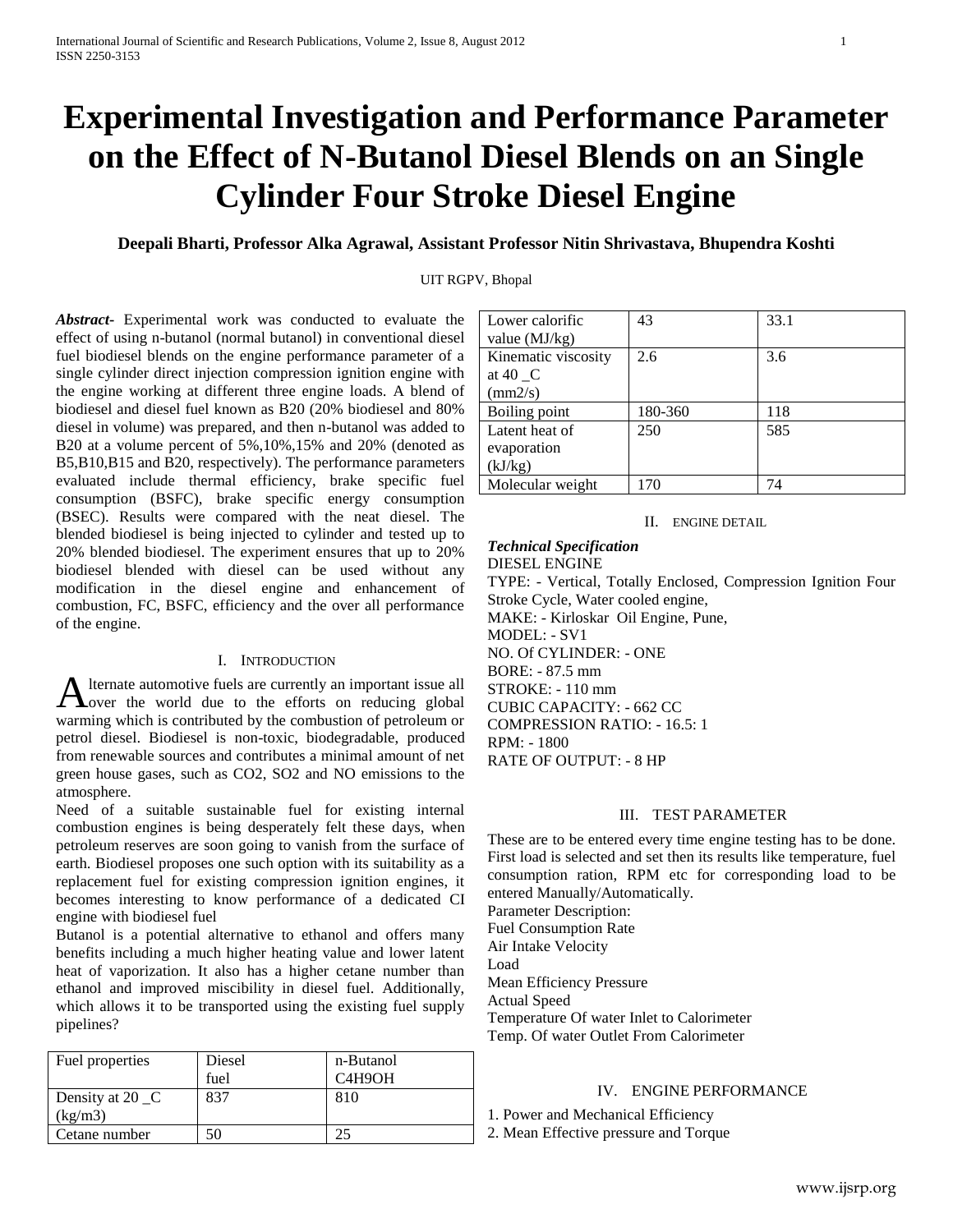# 3. Specific Output

4. Specific fuel consumption

5. Thermal Efficiency and Heat Balance.

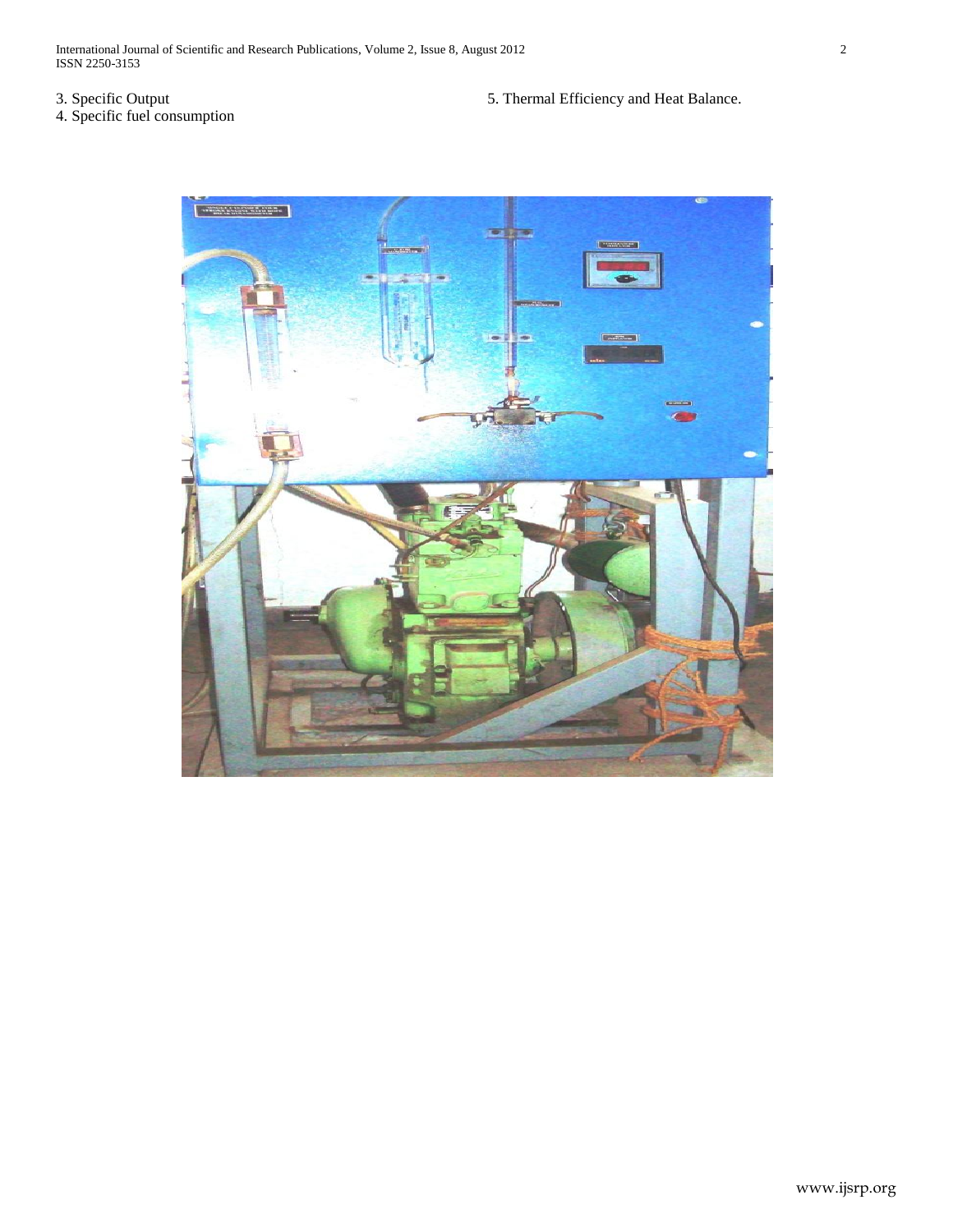

V. SINGLE CYLINDER FOUR STROKE DIESEL ENGINE GRAPHS

Variation of fuel consumption with load for pure diesel and n-butanol blends



Variation of brake specific fuel consumption with load for pure diesel and n-butanol blends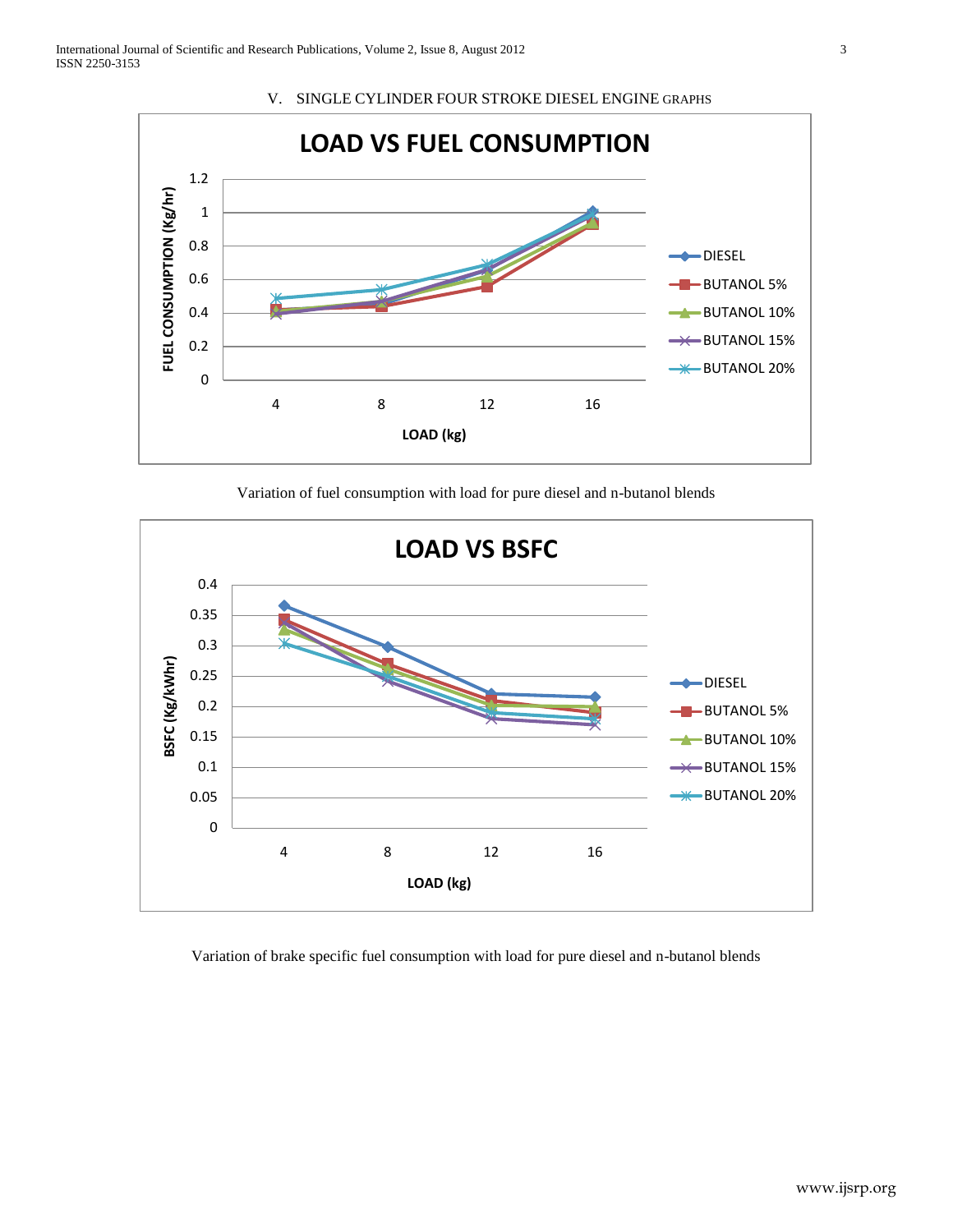

Variation of brake power with load for pure diesel and n-butanol blends



Variation of brake thermal efficiency with load for pure diesel and n-butanol blends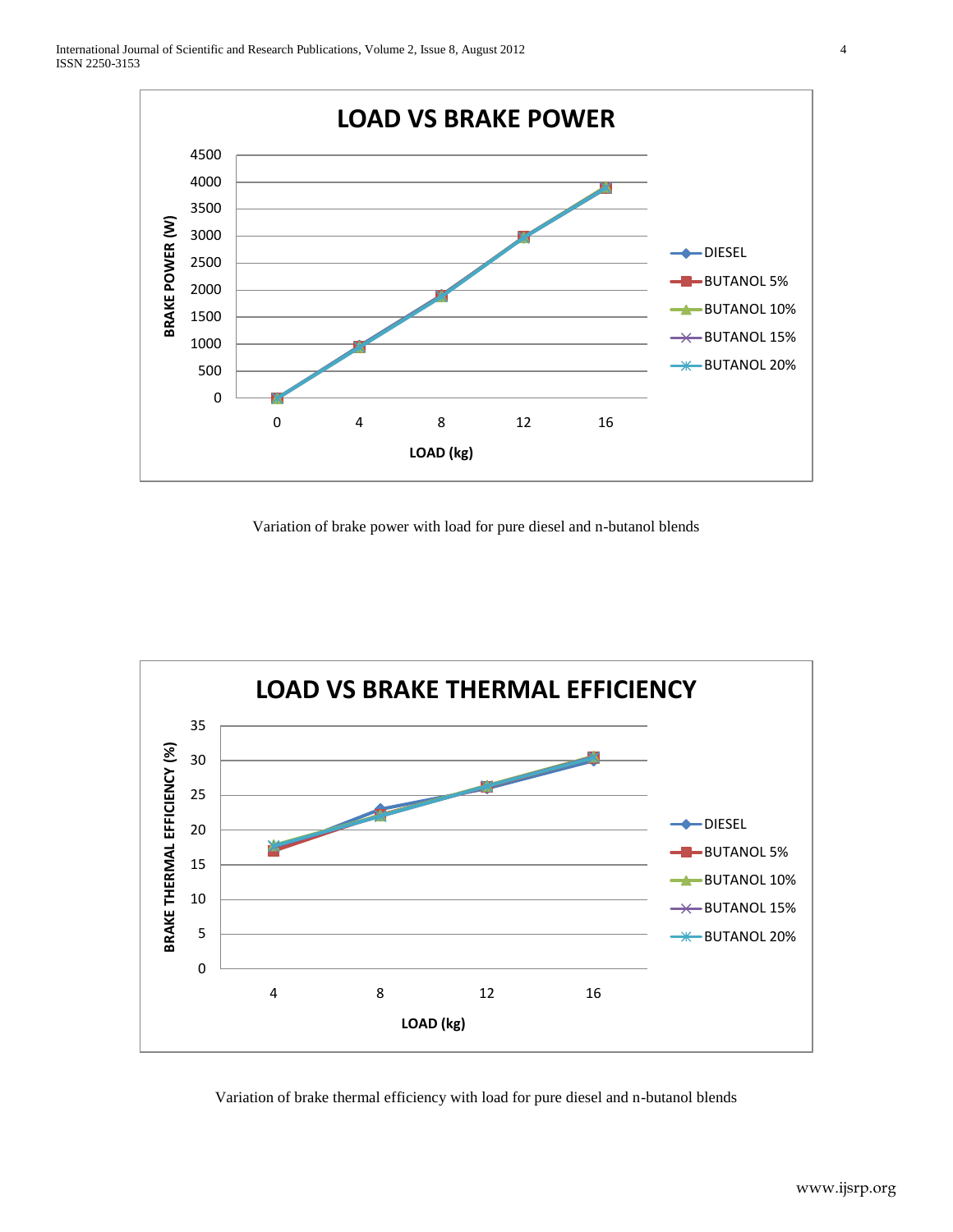

Variation of brake mean effective pressure with load for pure diesel and n-butanol blends



Variation of fuel consumption with brake mean effective pressure for pure diesel and n-butanol blends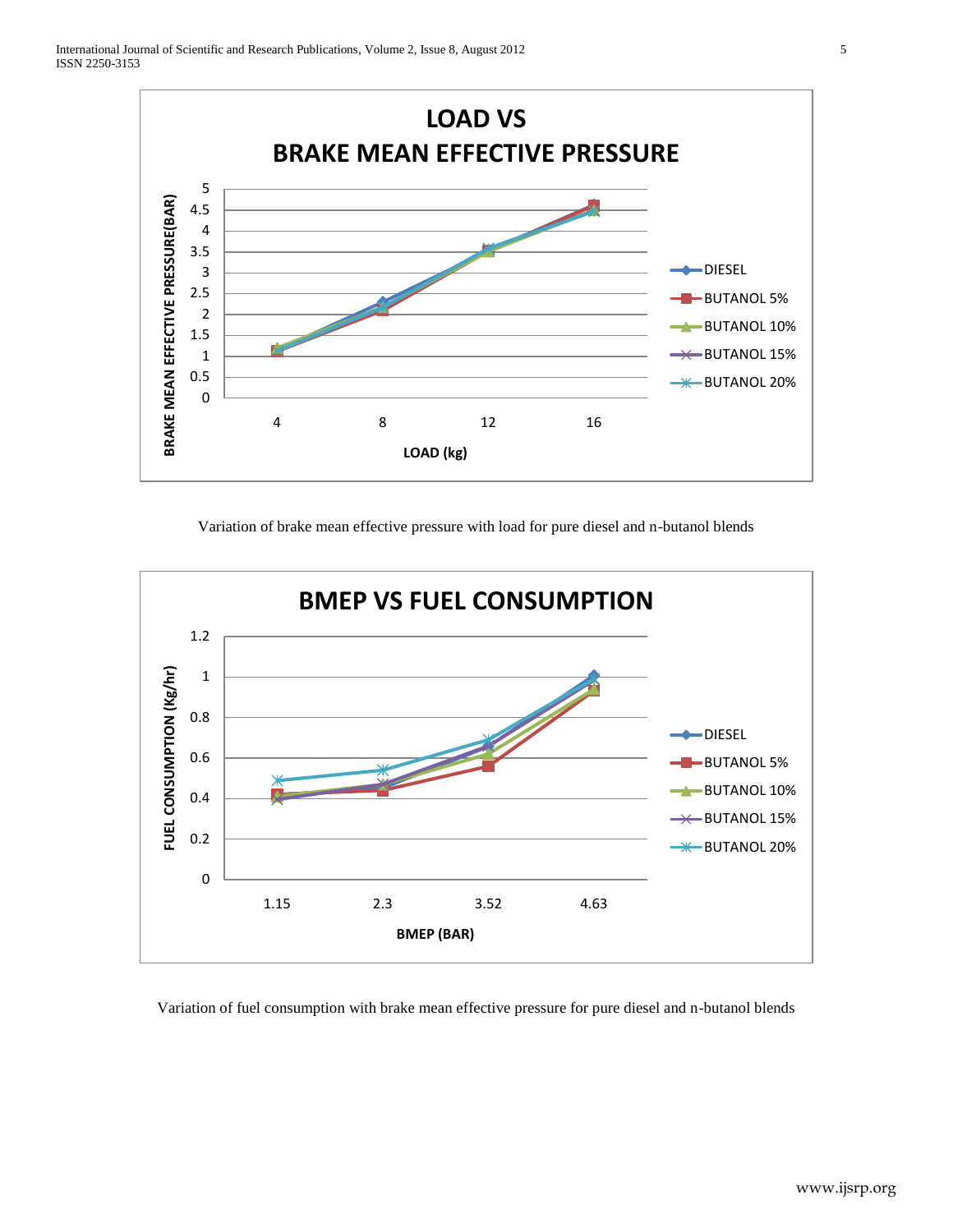

Variation of fuel consumption with brake mean effective pressure for pure diesel and n-butanol blends



Variation brake power with brake mean effective pressure for pure diesel and n-butanol blends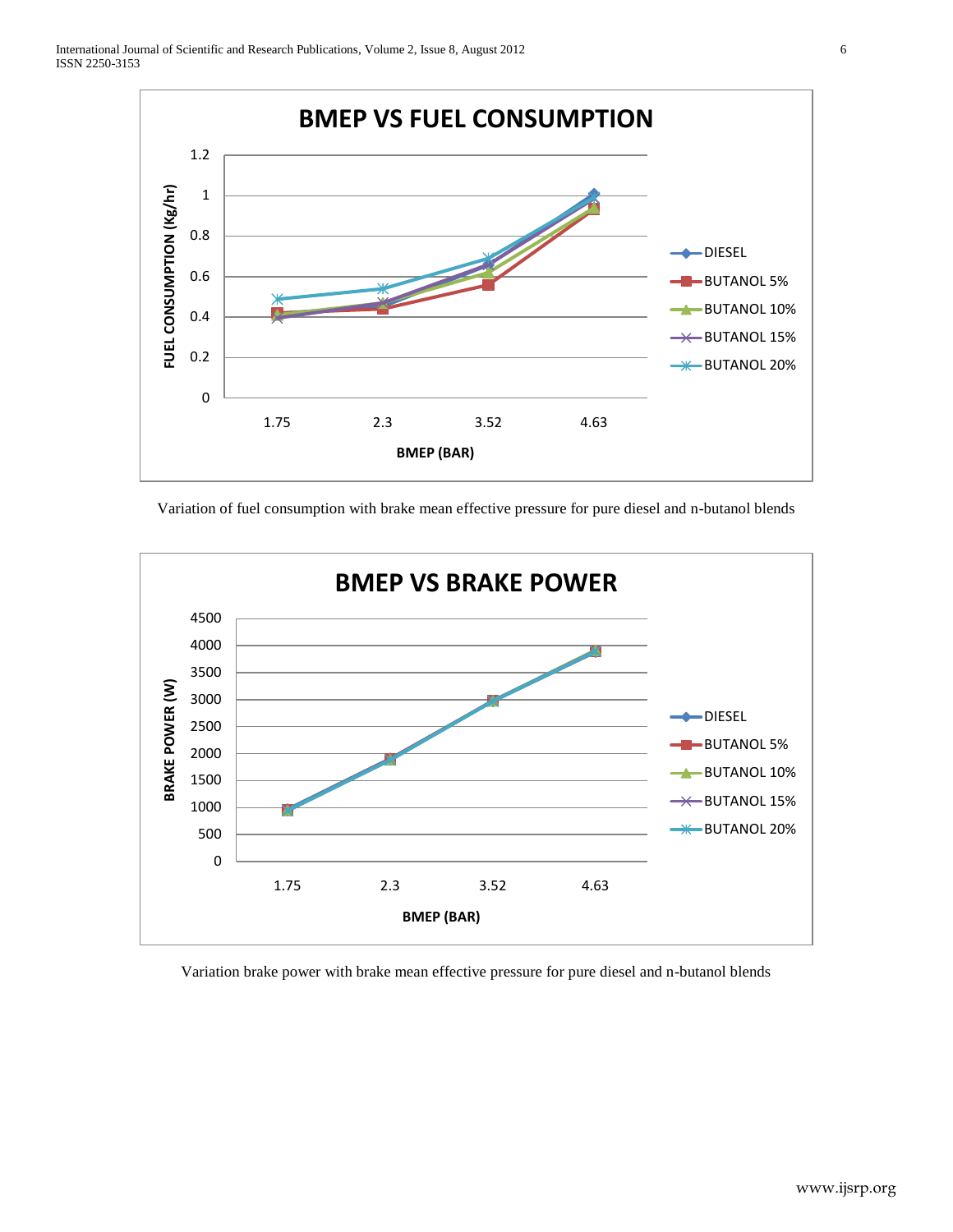

Variation of Brake thermal efficiency with brake mean effective pressure for pure diesel and n-butanol blends

# **INTERPRETATION OF GRAPH**

It is observed from the above graphs that the fuel consumption and BSFC are nearly same for neat diesel and blends of biodiesel with diesel at all loads, which increases as load increases and have lowest value for neat diesel. It is also observed that brake power and brake thermal efficiency are same for neat diesel and blended diesel at all loads and its value increases as load increases and have higher for neat diesel. The air fuel ratio for neat diesel and blends of biodiesel with diesel is nearly same at all loads and have lower value for neat diesel.

#### **REFERENCES**

- [1] Rakopoulos CD, Antonopoulos KA, Rakopoulos DC. Development and application of a multi-zone model for combustion and pollutants formation in a direct injection diesel engine running with vegetable oil or its bio-diesel Energy Convers Manage 2007;48:1881–901.
- [2] Rakopoulos CD, Antonopoulos KA, Rakopoulos DC. Multi-zone modeling ofdiesel engine fuel spray development with vegetable oil, bio-diesel or dieselfuels. Energy Convers Manage 2006;47:1550–73.
- [3] Rakopoulos CD, Antonopoulos KA, Rakopoulos DC. Experimental heat releaseanalysis and emissions of a HSDI diesel engine fueled with ethanol– diesel fuelblends. Energy 2007;32:1791–808.
- [4] Rakopoulos DC, Rakopoulos CD, Giakoumis EG, Papagiannakis RG, Kyritsis DC.Experimental–stochastic investigation of the combustion cyclic variability inHSDI diesel engine using ethanol–diesel fuel blends. Fuel 2008;87:1478–91.
- [5] Kouremenos DA, Rakopoulos CD, Kotsos KG. A stochastic– experimentalinvestigation of the cyclic pressure variation in a DI singlecylinder dieselengine. Int J Energy Res 1992;16:865–77.
- [6] Pucher H, Sperling E. n-Butanol–Diesel-Gemisch als Alternativekraftstoff fuerden Dieselmotor. Erdoel und Kohle, Erdgas, Petrochemie vereinigt mitBrennstoff-Chemie 1986;39:353–6 [in German].

#### VI. CONCLUSION

As from the above result and discussion we can conclude that Bio-diesel from n-butanol biodiesel diesel blends resemble very much with the conventional diesel, in properties as well as in the performance on CI engines. The economical analysis suggests good scope for biodiesel in comparison to diesel.

 Biodiesel is an environmentally friendly fuel that can be used in any diesel engine without any modification up to 20% lean mixtures. The dependency on the diesel can be reduced by use of biodiesel instead of diesel in the applications where it is possible which will save the environment as well as our foreign exchange.

- [7] Miers SA, Carlson RW, McConnell SS, Ng HK, Wallner T, Esper JL. Drive cycleanalysis of butanol/diesel blends in a light-duty vehicle. SAE paper no. 2008-01-2381; 2008.
- [8] Yoshimoto Y, Onodera M, Tamaki H. Performance and emission characteristicsof diesel engines fueled by vegetable oils. SAE paper no. 2001-01-1807/4227;2001.
- [9] Yoshimoto Y, Onodera M. Performance of a diesel engine fueled by rapeseed oilblended with oxygenated organic compounds. SAE paper no. 2002-01-2854;2002.
- [10] Rakopoulos DC, Rakopoulos CD, Giakoumis EG, Dimaratos AM, Kyritsis DC.Effects of butanol–diesel fuel blends on the performance and emissions of ahigh-speed DI diesel engine. Energy Convers Manage 2010. doi:10.1016/j.enconman.2010.02.032.
- [11] Rakopoulos CD, Antonopoulos KA, Rakopoulos DC, Giakoumis EG. Study ofcombustion in a divided chamber turbocharged diesel engine by heat releaseanalysis in its chamber. Appl Thermal Eng 2006;26:1611–20.
- [12] Heywood JB. Internal combustion engine fundamentals. New York: McGraw-Hill; 1988.
- [13] Benson RS, Whitehouse ND. Internal combustion engines. Oxford: Pergamon;1979.